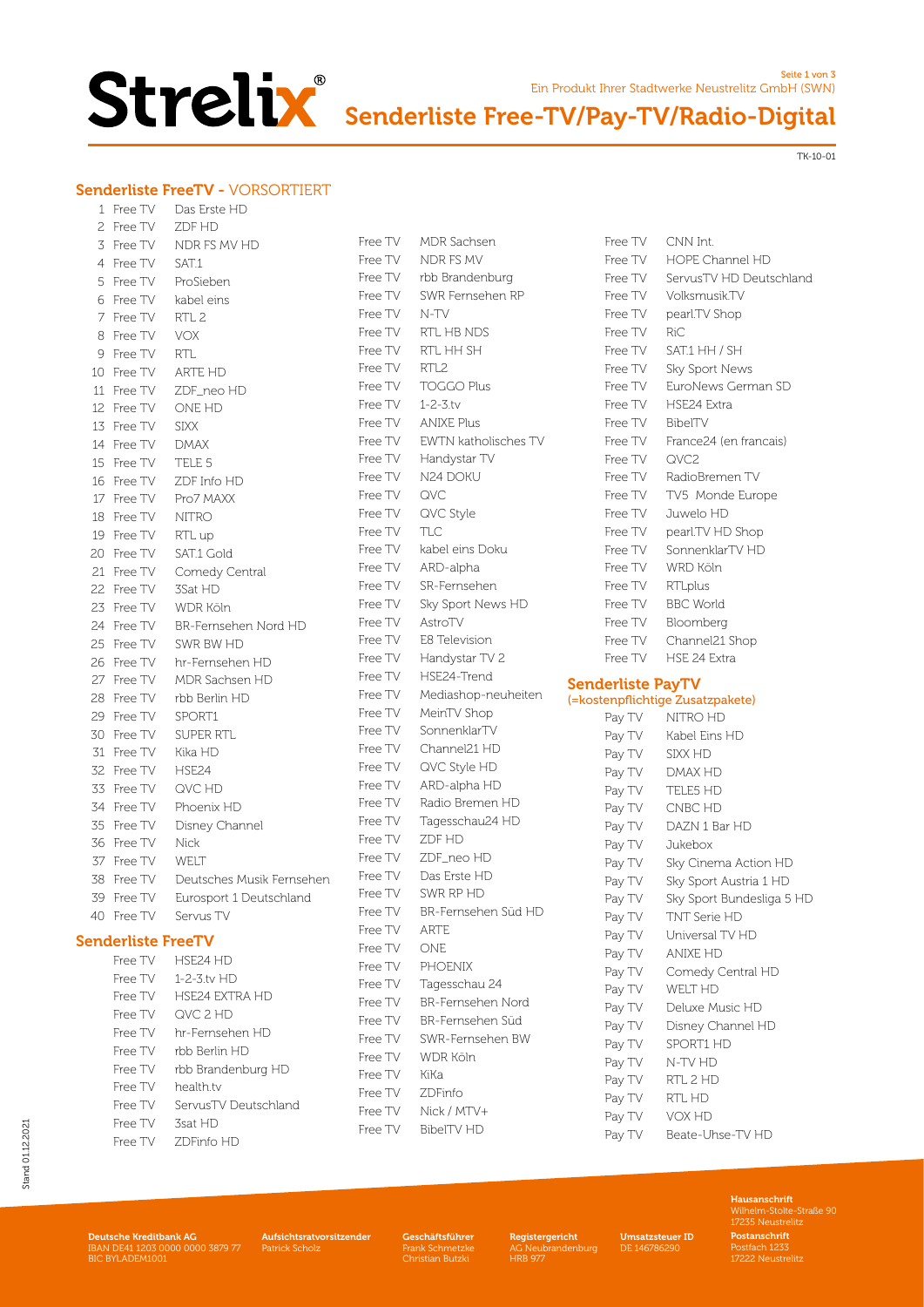

### Ein Produkt Ihrer Stadtwerke Neustrelitz GmbH (SWN) Senderliste Free-TV/Pay-TV/Radio-Digital

TK-10-01

Pay TV KinoMir

Pay TV LN HD Test<br>Pay TV Mediaset Ita

Pay TV Playboy TV

Pay TV Eurostar Pay TV Heimatkanal Pay TV Marco Polo TV Pay TV Pro7 FUN HD Pay TV RTR Planeta Pay TV Silverline Pay TV Sony Channel HD Pay TV SWDL 65533 Pay TV THT Russia Pay TV NTV HD Pay TV Pro7 HD Pay TV SAT1 HD

Pay TV Animal Planet HD Pay TV ATV Avrupa Pay TV CNN Turk Pay TV EuroD Pay TV Kanal7 Avrupa Pay TV MTV Live HD Pay TV RAI tre Pay TV RAI Uno Pay TV ShowTurk Pay TV TRT-Turk TV Pay TV TV Polonia Pay TV TV8 Int. Pay TV Wetter.com TV

Pay TV MezzoLive HD Pay TV OstWest

Pay TV Penthouse Passion

Pay TV Playboy TV (20-06 Uhr) Pay TV Telebom / Teledom Pay TV Deluxe Musik HD Pay TV BonGusto Pay TV Euronews French

Mediaset Italy

Pay TV Penthouse Passion (20-06 Uhr)

Seite 1 von 3

| Pay TV | Boomerang                 |
|--------|---------------------------|
| Pay TV | Disney Junior HD          |
| Pay TV | Sky Cinema Action SD      |
| Pay TV | Sky Cinema Fun            |
| Pay TV | Sky Select 1 SD           |
| Pay TV | Sky Sport Bundeliga 2     |
| Pay TV | Classica SD               |
| Pay TV | Eurosport 360 HD 6        |
| Pay TV | Heimatkanal SD            |
| Pay TV | Junior SD                 |
| Pay TV | Kinowelt TV               |
| Pay TV | Romance TV                |
| Pay TV | Sky 1 HD                  |
| Pay TV | Sky Cinema Best of        |
| Pay TV | Sky Cinema Family HD      |
| Pay TV | Sky Select 3              |
| Pay TV | Sky Select 4              |
| Pay TV | Sky Select 9              |
| Pay TV | Sky Select Event B        |
| Pay TV | Sky Sport 10              |
| Pay TV | Sky Sport 2 SD            |
| Pay TV | Sky Sport 4               |
| Pay TV | Sky Sport 5               |
| Pay TV | Sky Sport 8 HD            |
| Pay TV | Sky Sport Austria 1       |
| Pay TV | Sky Sport Austria 3       |
| Pay TV | Sky Sport Bundeliga 7 HD  |
| Pay TV | Sky Sport Bundesliga 3    |
| Pay TV | Sky Sport Bundesliga 4    |
| Pay TV | Sky Sport Bundesliga 9    |
| Pay TV | Discovery HD              |
| Pay TV | Eurosport 360 HD 7        |
| Pay TV | Nat Geo Wild HD           |
| Pay TV | Sky Cinema Classic        |
| Pay TV | Sky Cinema Premieren +24  |
| Pay TV | Sky Cinema Premieren HD   |
| Pay TV | Sky Sport 1 HD            |
| Pay TV | Sky Sport 3 HD            |
| Pay TV | Sky Sport 360 HD 1        |
| Pay TV | Sky Sport 9 HD            |
| Pay TV | Sky Sport Austria 2 HD    |
| Pay TV | Sky Sport Bundesliga 2 HD |
| Pay TV | Sky Sport Bundesliga 8 HD |
| Pay TV | 13th Street HD            |
| Pay TV | Disney Cinema Special HD  |
| Pay TV | Eurosport 360 HD 2        |
| Pay TV | NatGeo HD                 |
| Pay TV | Sky Atlantic HD           |
| Pay TV | Sky Sport 2 HD            |
| Pay TV | Sky Sport 4 HD            |
| Pay TV | Sky Sport Bundesliga 3 HD |
| Pay TV | Spiegel TV Wissen         |
| Pay TV | Eurosport 360 HD 5        |
|        |                           |

Pay TV Sky Cinema Emotion Pay TV Sky Cinema Family Pay TV Sky Cinema Premieren Pay TV Sky Cinema Thriller HD Pay TV Sky Krimi HD Pay TV Sky Select<br>Pay TV Sky Sport 1 Sky Sport 1 Pay TV Sky Sport 7 HD Pay TV Sky Sport Bundesliga 1 Pay TV Sky Sport Bundesliga 6 HD Pay TV TNT Film HD Pay TV FOX HD Pay TV Sky Cinema Best of HD Pay TV Sky Serien und Shows HD Pay TV Sky Sport Bundesliga 1 HD Pay TV STEST 1 Pay TV STEST 2 Pay TV SYFY HD Pay TV Blue Movie Pay TV Blue Movie 1 Pay TV Blue Movie 2 Pay TV Blue Movie 3 Pay TV Eurosport2 HD Pay TV HistoryHD Pay TV Sky Cinema Premieren+24 HD Pay TV TNT Comedy HD Pay TV MTV HD Pay TV TLC HD Pay TV SUPER RTL HD Pay TV Eurosport1 HD Pay TV SAT.1 GOLD HD Pay TV Kabel Eins Doku HD Pay TV ProSieben HD Pay TV ProSieben MAXX HD Pay TV SAT.1 HD Pay TV Nick Junior Global Pay TV kabel eins classics Pay TV SAT.1 Emotion Pay TV DAZN 2 Bar HD Pay TV Eurosport 360 HD 8 Pay TV Sky Sport 10 HD Pay TV Sky Sport Austria 3 HD Pay TV Sky Sport Bundesliga 9 HD Pay TV Sky Sport Bundesliga UHD Pay TV SpiegelGeschichte HD Pay TV Eurosport 1 HD Pay TV Pro7 MAXX HD Pay TV NICK / MTV+ HD Pay TV Sport 1 HD Pay TV Auto Motor und Sport Channel Pay TV Fix und Foxy Pay TV FuelTV Pay TV ITVN

# Pay TV Sport Digital Fussball

Pav TV Crime + Investigation HD

Pay TV National Geographics HD Pay TV SpiegelTV Wissen HD Pay  $TV$  Sport  $1 + HD$ 

Pay TV Discovery Channel HD

Pay TV CYFY HD Pay TV History

Pay TV DuckTV SD Pay TV E! Entertainment Pay TV Eurosport 2 Pay TV FOXX HD Pay TV Gute Laune TV Pay TV Sony AXM HD

> Hausanschrift Wilhelm-Stolte-Straße 90 17235 Neustrelitz Postanschrift Postfach 1233 17222 Neustrelitz

Geschäftsführer Frank Schmetzke Christian Butzki

Aufsichtsratvorsitzender Patrick Scholz

**Deutsche Kreditbank AG**<br>IBAN DE41 1203 0000 0000 3879 77<br>BIC BYLADEM1001

Registergericht  $and <sub>en</sub>$ burg

HRB 977

Umsatzsteuer ID DE 146786290